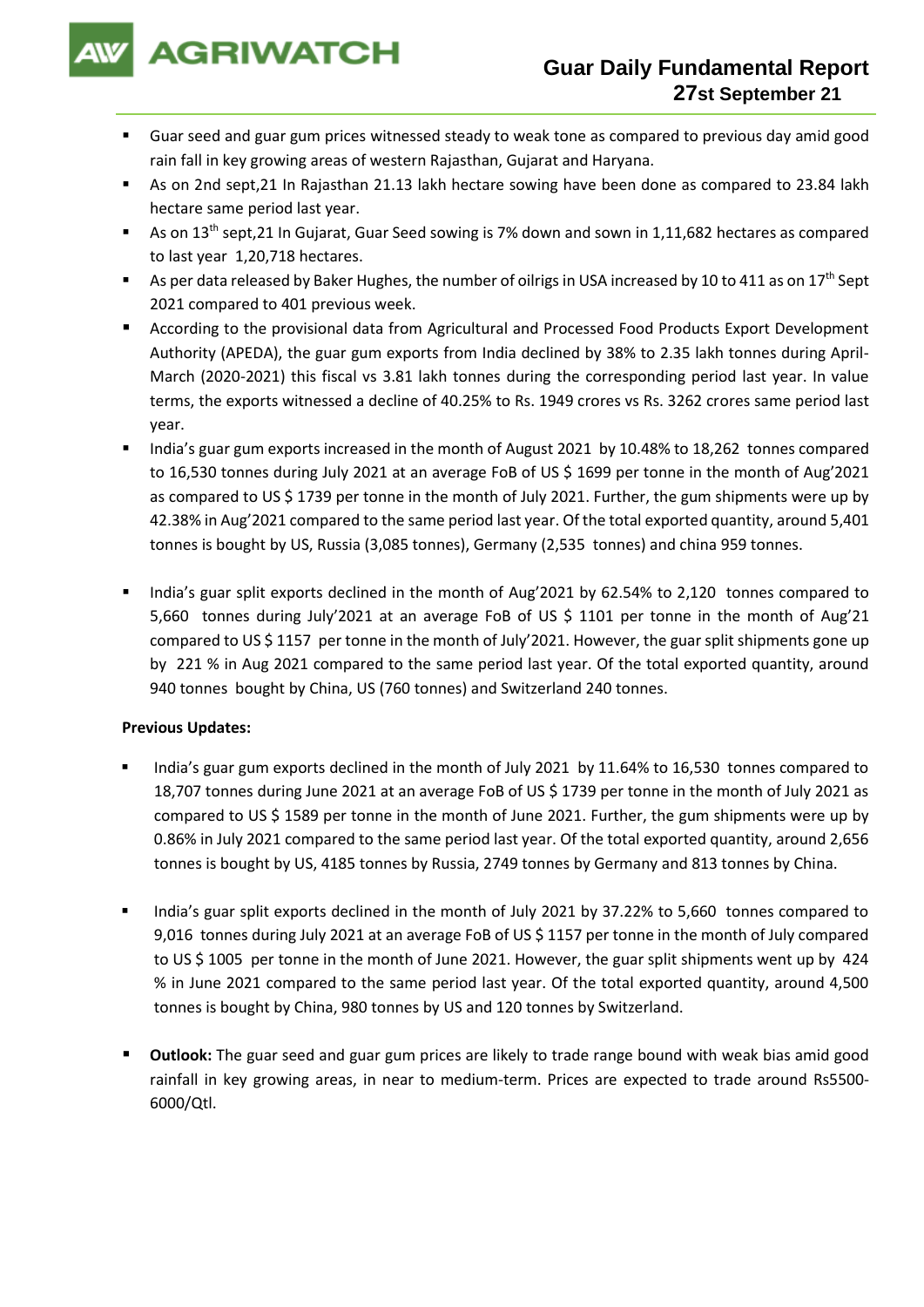

## **Guar Daily Fundamental Report**

**27st September 21**

| <b>NCDEX-FUTURES MARKET - Guar Seed</b> |                          |      |      |     |              |               |        |           |        |
|-----------------------------------------|--------------------------|------|------|-----|--------------|---------------|--------|-----------|--------|
| <b>Contract</b>                         | $+/-$                    | Open | High | Low | <b>Close</b> | <b>Volume</b> | Change | <b>OI</b> | Change |
| <b>Oct-21</b>                           | -                        | -    | -    | -   | -            | -             | -      | -         |        |
| <b>Nov-21</b>                           | $\overline{\phantom{0}}$ | -    |      | -   |              | -             | -      | -         |        |

| <b>NCDEX-FUTURES MARKET- Guar Gum</b> |                          |      |      |                          |                          |               |        |           |        |
|---------------------------------------|--------------------------|------|------|--------------------------|--------------------------|---------------|--------|-----------|--------|
| <b>Contract</b>                       | +/                       | Open | High | Low                      | <b>Close</b>             | <b>Volume</b> | Change | <b>OI</b> | Change |
| <b>Oct-21</b>                         | $\overline{\phantom{a}}$ | -    | -    | -                        | $\overline{\phantom{0}}$ | -             | -      |           | -      |
| <b>Nov-21</b>                         | $\overline{\phantom{a}}$ | -    | -    | $\overline{\phantom{a}}$ | -                        | -             | -      |           | -      |

| <b>Guar seed Stock Position &amp; EDD:</b> |                          |                   |                |                |  |  |  |
|--------------------------------------------|--------------------------|-------------------|----------------|----------------|--|--|--|
|                                            | <b>Demat</b>             | <b>In-Process</b> | <b>Total</b>   | <b>EDD</b>     |  |  |  |
| <b>Stocks</b>                              | 24-Sep-21                | 24-Sep-21         | 24-Sep-<br>21  | 24-Sep-21      |  |  |  |
| <b>Bikaner</b>                             | 8673                     | ٠                 | 8673           | 8614           |  |  |  |
| <b>Deesa</b>                               | $\overline{\phantom{a}}$ | ٠                 | $\blacksquare$ |                |  |  |  |
| Sri Ganganagar                             | 1209                     | ۰                 | 1209           | 1311           |  |  |  |
| Jodhpur                                    | 90                       | ٠                 | 90             | $\blacksquare$ |  |  |  |
| <b>Nokha</b>                               |                          | ۰                 | -              |                |  |  |  |

| <b>Guar Gum Stock Position &amp; EDD:</b> |                |                   |                      |            |  |  |  |
|-------------------------------------------|----------------|-------------------|----------------------|------------|--|--|--|
|                                           | <b>Demat</b>   | <b>In-Process</b> | <b>Total</b>         | <b>EDD</b> |  |  |  |
| <b>Stocks</b>                             | 24-Sep-21      | 24-Sep-21         | <b>24-Sep-</b><br>21 | 24-Sep-21  |  |  |  |
| Deesa                                     |                |                   |                      |            |  |  |  |
| <b>Bikaner</b>                            | 3323           |                   | 3323                 | 3323       |  |  |  |
| Jodhpur                                   | 9173           | ۰                 | 9173                 | 9759       |  |  |  |
| <b>Nokha</b>                              | 4103           | 20                | 4123                 | 4108       |  |  |  |
| Sri Ganganagar                            | 90             | ۰                 | 90                   | 90         |  |  |  |
|                                           |                |                   |                      | 25-Sep-21  |  |  |  |
| <b>Churi and Korma Prices:</b>            |                | 25-Sep-21         |                      |            |  |  |  |
| <b>Commodity</b>                          | <b>Center</b>  |                   | Rs./75 kg.           |            |  |  |  |
| Churi                                     | Jodhpur        | 2747              |                      |            |  |  |  |
| <b>Korma</b>                              | Jodhpur        | 3836              |                      |            |  |  |  |
| Churi                                     | Sri Ganganagar |                   | 1800                 |            |  |  |  |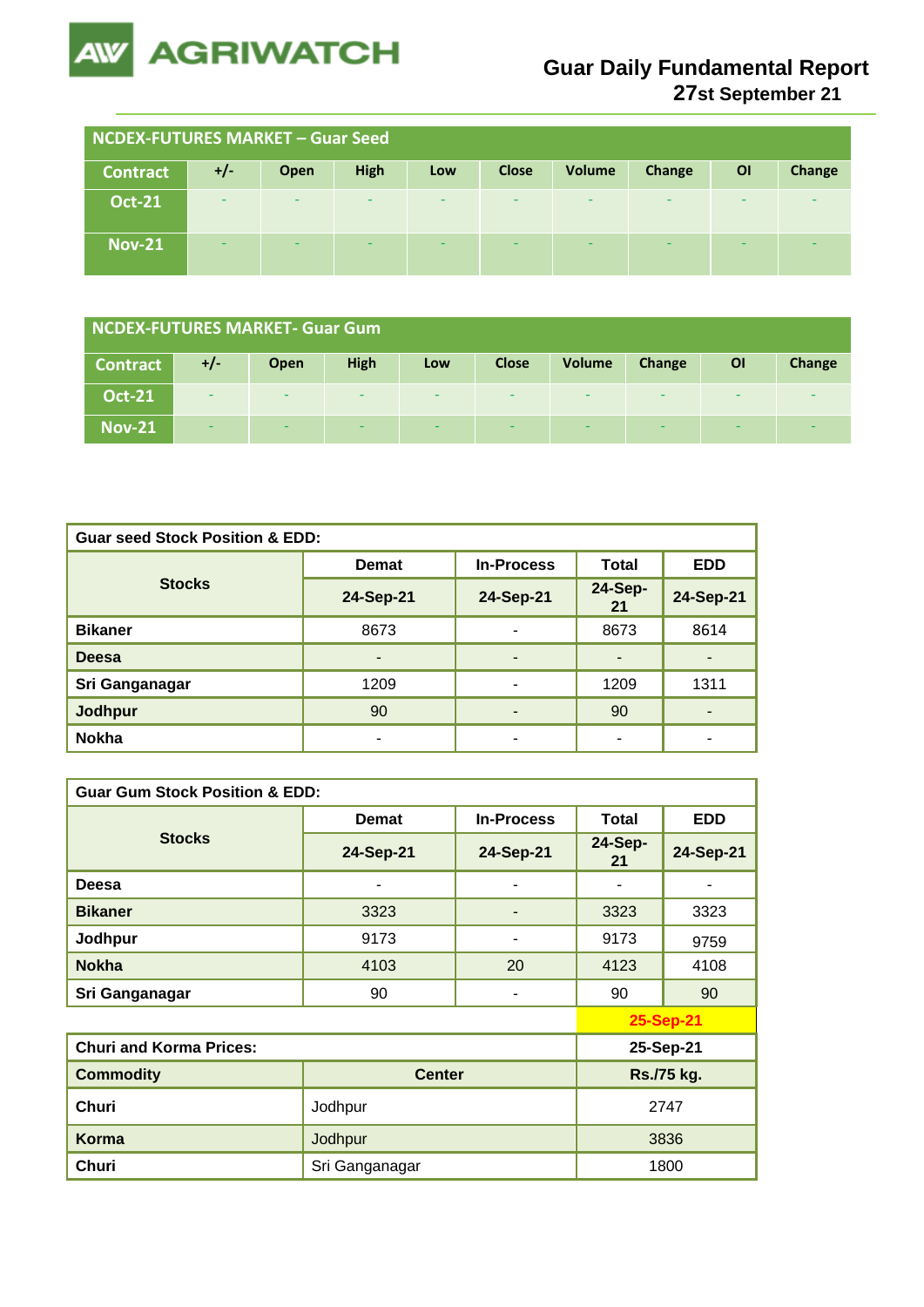

| Korma<br>Sri Ganganagar<br>2950 |  |
|---------------------------------|--|
|---------------------------------|--|

| <b>Guar Export Prices:</b>         |                                   | 25-Sep-21     | 25-Sep-21     |  |
|------------------------------------|-----------------------------------|---------------|---------------|--|
|                                    | <b>Variety</b>                    | Value (Rs/Kg) | Value (\$/MT) |  |
| <b>Guargum/Split (Mundra Port)</b> |                                   | 63            | 854           |  |
|                                    | 200 Mesh 5000<br>80<br><b>CPS</b> |               | 1084          |  |
| <b>Guargum Powder</b>              | 200 Mesh 3500<br><b>CPS</b>       | 75            | 1016          |  |
|                                    | Meal $40%$                        | 30            | 406           |  |
| <b>Guargum Meal</b>                | Meal $50%$                        | 43            | 583           |  |

| <b>Guar Seed Prices at Key Spot Markets:</b> |                 |                           |               |                        |                              |  |  |
|----------------------------------------------|-----------------|---------------------------|---------------|------------------------|------------------------------|--|--|
| <b>Commodity</b>                             |                 |                           |               | <b>Prices (Rs/Qtl)</b> |                              |  |  |
| <b>Guar Seed</b>                             | <b>District</b> | <b>Centre</b>             | 25-Sep-<br>21 | 24-Sep-<br>21          | <b>Change</b>                |  |  |
|                                              | Jodhpur         | Jodhpur (Loose)           | 5600          | 5560                   | 40                           |  |  |
|                                              |                 | Jodhpur(Delivery)         | 5880          | 5838                   | 42                           |  |  |
|                                              |                 | Sri-Ganganagar(Loose)     | 5600          | 5600                   | <b>Unch</b>                  |  |  |
|                                              |                 | Sri-Ganganagar (Delivery) | 5750          | 5750                   | <b>Unch</b>                  |  |  |
|                                              | Sri-Ganganagar  | Rawla (Loose)             | <b>NR</b>     | <b>NR</b>              | $\blacksquare$               |  |  |
|                                              |                 | Gharsana (Loose)          | <b>NA</b>     | <b>NA</b>              | $\blacksquare$               |  |  |
|                                              |                 | Raisinghnagar (Loose)     | <b>NA</b>     | <b>NA</b>              | ۰                            |  |  |
|                                              | <b>Bikaner</b>  | Bikaner (Loose)           | 5650          | <b>NA</b>              | $\blacksquare$               |  |  |
|                                              |                 | Bikaner (Delivery)        | 5933          | <b>NA</b>              | $\blacksquare$               |  |  |
|                                              |                 | Nokha(Loose)              | 5600          | 5700                   | $-100$                       |  |  |
| Rajasthan                                    |                 | Nokha (Delivery)          | 5880          | 5985                   | $-105$                       |  |  |
|                                              |                 | Khajuwala (Loose)         | Closed        | 5700                   | $\blacksquare$               |  |  |
|                                              |                 | Khajuwala (Delivery)      | Closed        | 5985                   | $\blacksquare$               |  |  |
|                                              |                 | Lunkaransar (Loose)       | 5652          | 5650                   | $\overline{2}$               |  |  |
|                                              |                 | Hanumangarh (Loose)       | 5000          | 5000                   | <b>Unch</b>                  |  |  |
|                                              |                 | Hanumangarh (Delivery)    | 5250          | 5250                   | <b>Unch</b>                  |  |  |
|                                              | Hanumangarh     | Nohar (Loose)             | <b>NR</b>     | NR.                    | $\qquad \qquad \blacksquare$ |  |  |
|                                              |                 | Pilibanga (Loose)         | <b>NR</b>     | <b>NR</b>              | $\blacksquare$               |  |  |
|                                              | <b>Nagaur</b>   | Nagaur (Loose)            | 5700          | 5650                   | 50                           |  |  |
|                                              | <b>Churu</b>    | Churu (Delivery)          | <b>NR</b>     | <b>NR</b>              | $\blacksquare$               |  |  |
|                                              | <b>Alwar</b>    | Alwar (Loose)             | <b>NR</b>     | <b>NR</b>              | $\blacksquare$               |  |  |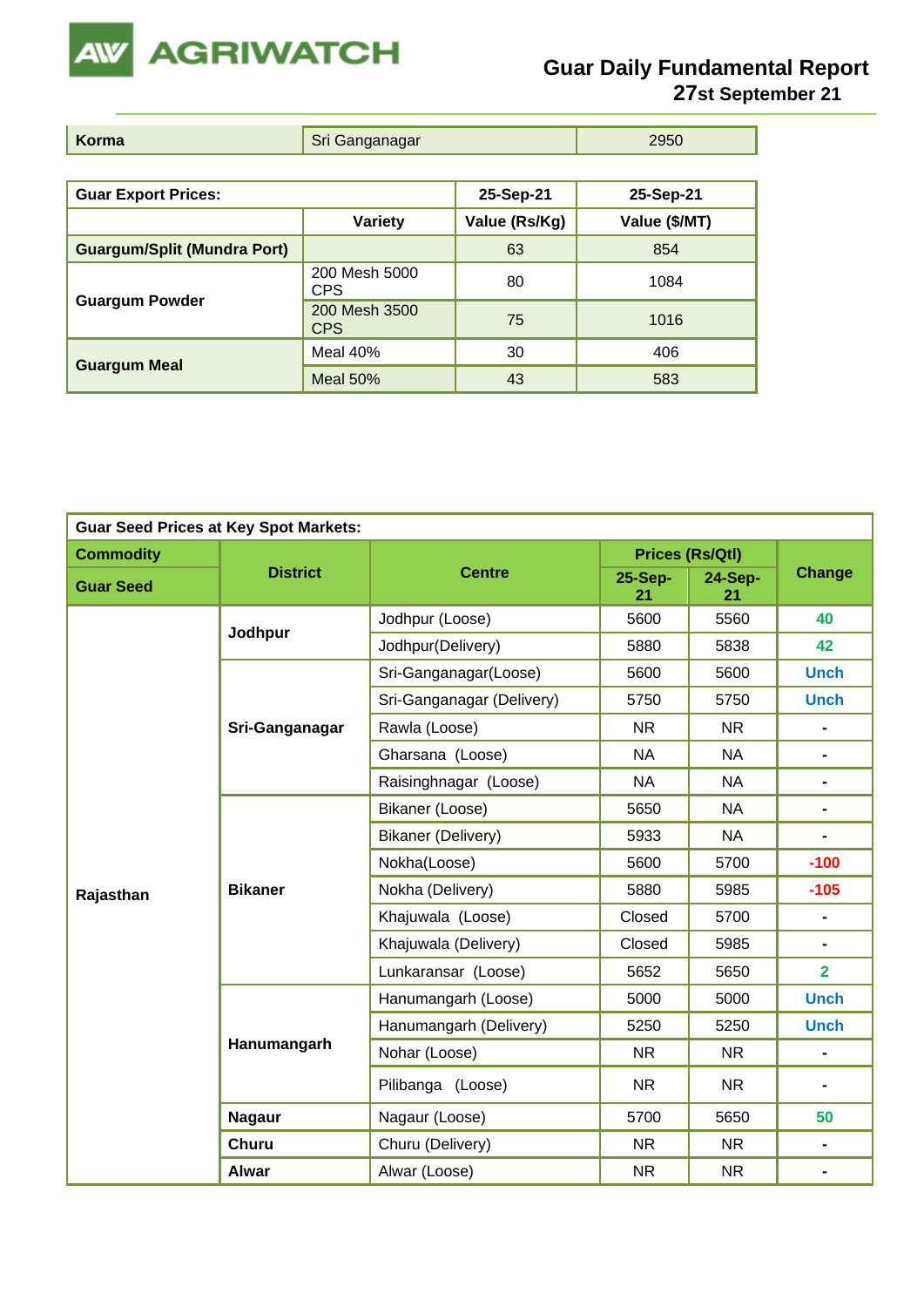

|                       | <b>Hisar</b>       | Adampur (Loose)     | <b>NA</b> | <b>NA</b> | $\overline{a}$ |
|-----------------------|--------------------|---------------------|-----------|-----------|----------------|
|                       |                    | Adampur (Delivery)  | <b>NA</b> | <b>NA</b> | $\frac{1}{2}$  |
|                       | <b>Bhiwani</b>     | Bhiwani (Delivery)  | 5800      | 5800      | <b>Unch</b>    |
|                       |                    | Siwani (Loose)      | 5800      | 5800      | <b>Unch</b>    |
| Haryana               |                    | Sirsa (Loose)       | 5475      | 5475      | <b>Unch</b>    |
|                       | <b>Sirsa</b>       | Dhabwali (Loose)    | <b>NR</b> | <b>NR</b> | $\overline{a}$ |
|                       |                    | Dhabwali (Delivery) | <b>NR</b> | <b>NR</b> | $\blacksquare$ |
|                       |                    | Ellanabad (Loose)   | <b>NR</b> | <b>NR</b> | $\blacksquare$ |
|                       | Fatehabad          | Fatehabad (Loose)   | 5650      | 5700      | $-50$          |
|                       | <b>Banaskantha</b> | Deesa (Loose)       | <b>NA</b> | <b>NA</b> | $\blacksquare$ |
|                       | Patan              | Patan (Loose)       | 5155      | 5205      | $-50$          |
| Gujarat               | Rajkot             | Rajkot (Loose)      | <b>NA</b> | <b>NA</b> | $\blacksquare$ |
|                       | Jamnagar           | Dhrol (Loose)       | <b>NA</b> | <b>NA</b> | $\blacksquare$ |
| <b>Madhya Pradesh</b> | <b>Gwalior</b>     | Dabra (Loose)       | <b>NA</b> | <b>NA</b> | $\blacksquare$ |
| <b>Guar Gum</b>       |                    |                     |           |           |                |
|                       | Jodhpur            | Jodhpur             | 9900      | 9900      | <b>Unch</b>    |
| Rajasthan             | <b>Alwar</b>       | Alwar               | <b>NR</b> | <b>NR</b> | $\blacksquare$ |
|                       | Hanumangarh        | Nohar               | <b>NR</b> | NR.       | $\blacksquare$ |
|                       | <b>Bhiwani</b>     | Bhiwani             | 9800      | 9800      | <b>Unch</b>    |
| Haryana               |                    | <b>Sirsa</b>        | 9800      | 9800      | <b>Unch</b>    |
|                       | <b>Sirsa</b>       | Dhabwali            | <b>NR</b> | <b>NR</b> | $\blacksquare$ |
|                       |                    | Ellanabad           | <b>NR</b> | <b>NR</b> | $\blacksquare$ |
|                       | <b>Fatehabad</b>   | Fatehabad           | 9900      | 9800      | 100            |

| <b>Guar Seed Arrivals in Key Centers</b> |                 |                |                            |               |                |  |  |
|------------------------------------------|-----------------|----------------|----------------------------|---------------|----------------|--|--|
| <b>Commodity</b>                         | <b>District</b> | <b>Centre</b>  | <b>Arrivals (Quintals)</b> |               |                |  |  |
| <b>Guar Seed</b>                         |                 |                | 25-Sep-<br>21              | 24-Sep-<br>21 | Change         |  |  |
|                                          | Jodhpur         | Jodhpur        | NA                         | <b>NA</b>     |                |  |  |
|                                          |                 | Sri-Ganganagar | 30                         | 50            | $-20$          |  |  |
|                                          | Sri-Ganganagar  | Rawla          | NR                         | <b>NR</b>     | ۰              |  |  |
|                                          |                 | Gharsana       | <b>NA</b>                  | <b>NA</b>     |                |  |  |
|                                          |                 | Raisinghnagar  | NA                         | <b>NA</b>     |                |  |  |
| Rajasthan                                |                 | <b>Bikaner</b> | 200                        | <b>NA</b>     |                |  |  |
|                                          |                 | Nokha          | 150                        | 200           | $-50$          |  |  |
|                                          | <b>Bikaner</b>  | Khajuwala      | Closed                     | 30            | $\blacksquare$ |  |  |
|                                          |                 | Lunkaransar    | 100                        | 100           | <b>Unch</b>    |  |  |
|                                          | Hanumangarh     | Hanumangarh    | 40                         | 100           | -60            |  |  |
|                                          |                 | Nohar          | NR                         | <b>NR</b>     |                |  |  |